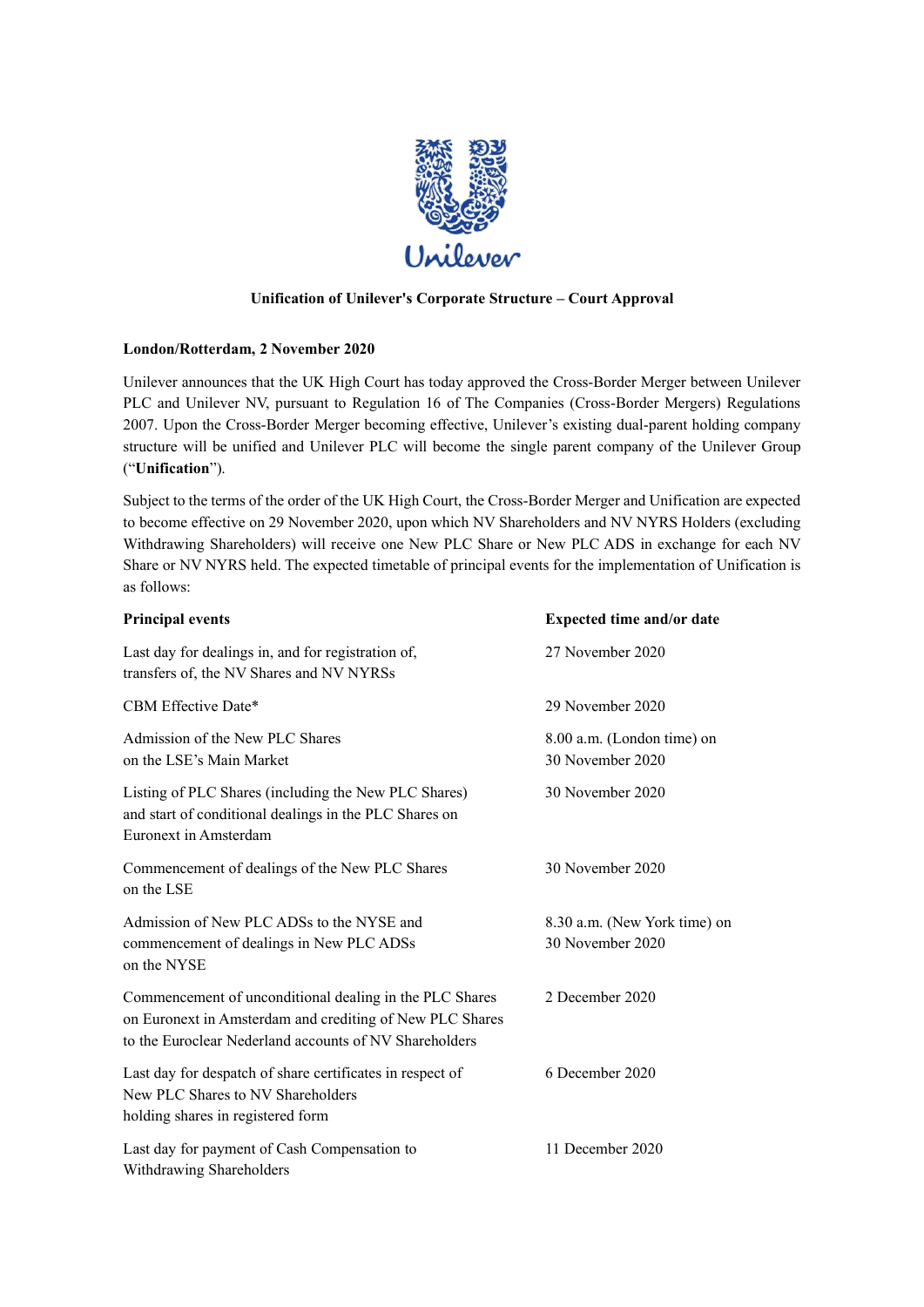\*Pursuant to the order of the UK High Court, Unilever PLC and Unilever NV have provided undertakings to the UK High Court that a further announcement will be made should the Boards under the terms of such order determine, prior to 29 November 2020, not to proceed with Unification on the basis that it would no longer be in the best interests of Unilever PLC, Unilever NV and their shareholders and other stakeholders as a whole due to actual or potential changes in tax legislation in the Netherlands.

Full details of the terms of Unification are set out in the Circular published on 10 August 2020. Capitalised terms used but not defined in this announcement have the meanings set out in the Circular.

For further information, please contact:

#### **Enquiries**

| <b>Unilever PLC</b>     | <b>Unilever NV</b> |
|-------------------------|--------------------|
| Unilever House          | Weena 455          |
| 100 Victoria Embankment | 3013 AL Rotterdam  |
| London EC4Y 0DY         | The Netherlands    |
| United Kingdom          |                    |

**Media:** Media Relations team **Investors**: Investor Relations team

UK +44 78 2527 3767 [lucila.zambrano@unilever.com](mailto:lucila.zambrano@unilever.com) +44 20 7822 683[0 investor.relations@unilever.com](mailto:investor.relations@unilever.com) +44 77 7999 9683 [JSibun@tulchangroup.com](mailto:JSibun@tulchangroup.com)

NL +31 10 217 4844 [els-de.bruin@unilever.com](mailto:els-de.bruin@unilever.com)

+31 62 375 8385 [marlous-den.bieman@unilever.com](mailto:marlous-den.bieman@unilever.com)

## **SAFE HARBOUR**

This announcement may contain forward-looking statements, including 'forward-looking statements' within the meaning of the United States Private Securities Litigation Reform Act of 1995. Words such as 'will', 'aim', 'expects', 'anticipates', 'intends', 'looks', 'believes', 'vision', or the negative of these terms and other similar expressions of future performance or results, and their negatives, are intended to identify such forward-looking statements. These forward-looking statements are based upon current expectations and assumptions regarding anticipated developments and other factors affecting the Unilever Group (the "**Group**" or "**Unilever**"). They are not historical facts, nor are they guarantees of future performance. Because these forward-looking statements involve risks and uncertainties, there are important factors that could cause actual results to differ materially from those expressed or implied by these forward-looking statements. Among other risks and uncertainties, the material or principal factors which could cause actual results to differ materially are: Unilever's global brands not meeting consumer preferences; Unilever's ability to innovate and remain competitive; Unilever's investment choices in its portfolio management; the effect of climate change on Unilever's business; Unilever's ability to find sustainable solutions to its plastic packaging; significant changes or deterioration in customer relationships; the recruitment and retention of talented employees; disruptions in our supply chain and distribution; increases or volatility in the cost of raw materials and commodities; the production of safe and high quality products; secure and reliable IT infrastructure; execution of acquisitions, divestitures and business transformation projects; economic, social and political risks and natural disasters; financial risks; failure to meet high and ethical standards; and managing regulatory, tax and legal matters. A number of these risks have increased as a result of the current COVID-19 pandemic. These forward-looking